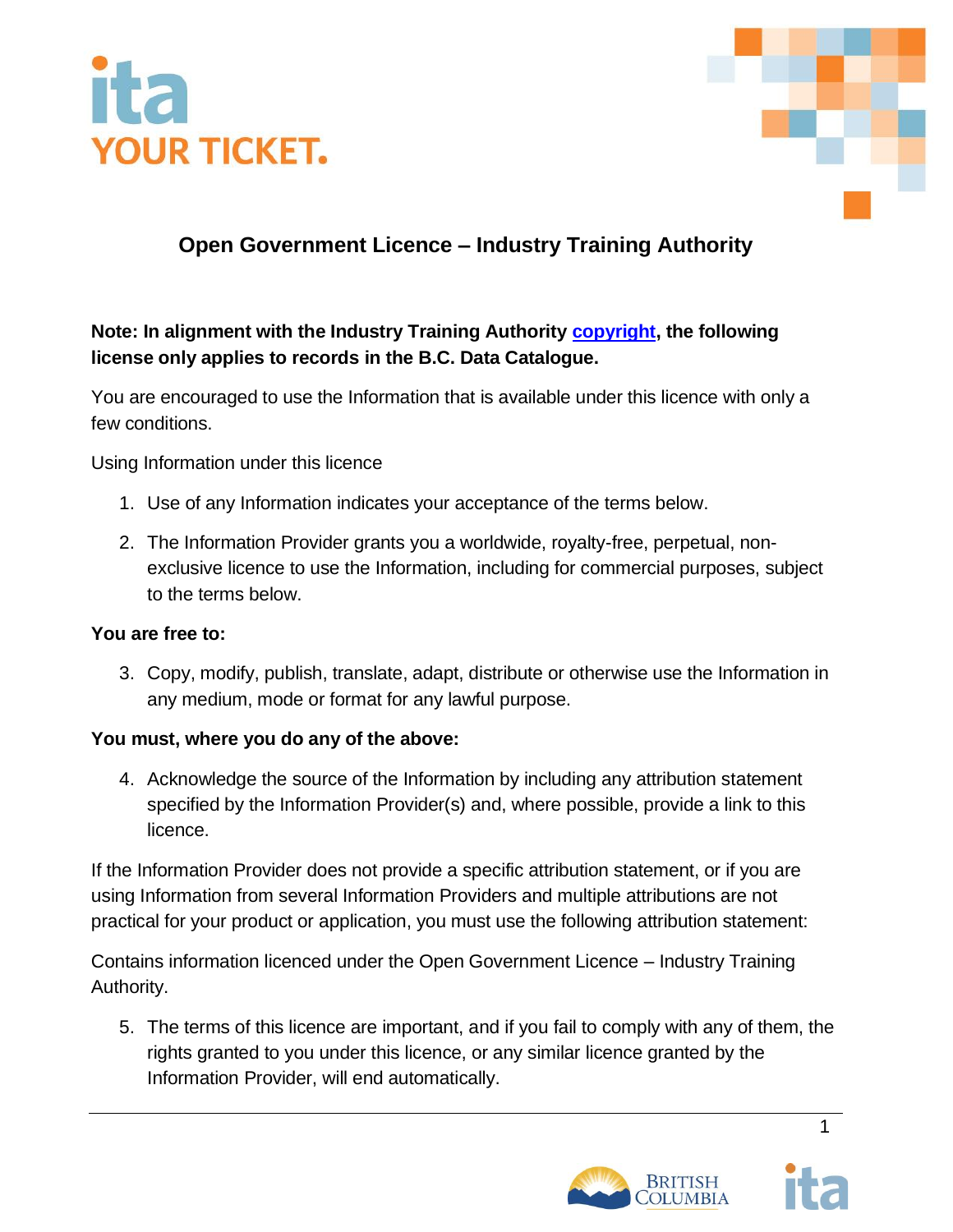



## **Open Government Licence – Industry Training Authority**

### **Exemptions**

- 6. This licence does not grant you any right to use:
	- a. Personal Information;
	- b. Information or Records not accessible under the Freedom of Information and Protection of Privacy Act (B.C.);
	- c. third party rights the Information Provider is not authorized to licence;
	- d. the names, crests, logos, or other official marks of the Information Provider; and
	- e. Information subject to other intellectual property rights, including patents, trademarks and official marks.

#### **Non-endorsement**

7. This licence does not grant you any right to use the Information in a way that suggests any official status or that the Information Provider endorses you or your use of the Information.

#### **No warranty**

- 8. The Information is licenced "as is", and the Information Provider excludes all representations, warranties, obligations, and liabilities, whether express or implied, to the maximum extent permitted by law.
- 9. The Information Provider is not liable for any errors or omissions in the Information, and will not under any circumstances be liable for any direct, indirect, special, incidental, consequential, or other loss, injury or damage caused by its use or otherwise arising in connection with this licence or the Information, even if specifically advised of the possibility of such loss, injury or damage.

## **Governing Law**

10.This licence is governed by the laws of the province of British Columbia and the applicable laws of Canada.